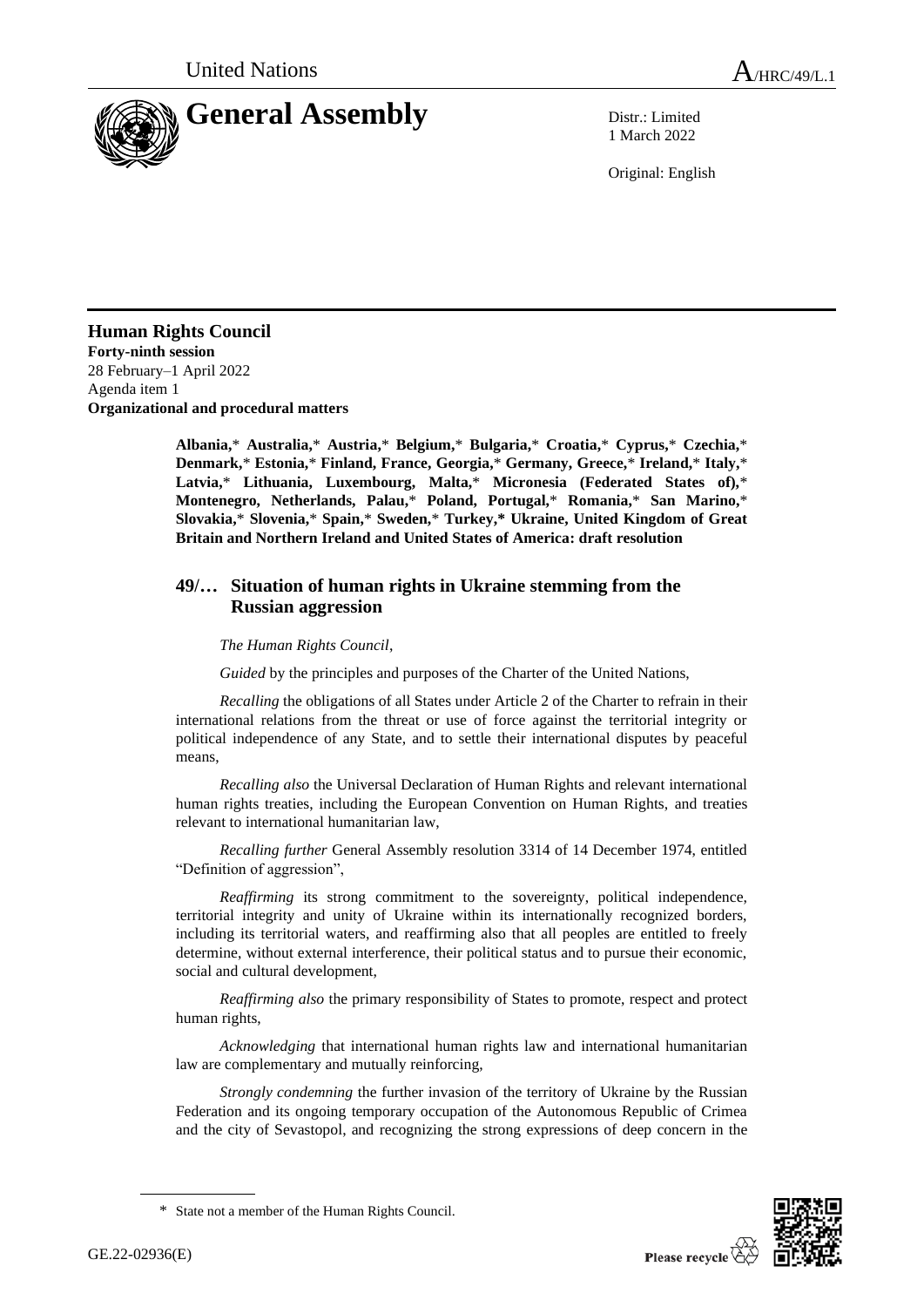statements made by the Secretary-General and by the United Nations High Commissioner for Human Rights,

*Gravely concerned* at the ongoing human rights and humanitarian crisis in Ukraine, particularly at the reports of violations and abuses of human rights and violations of international humanitarian law by the Russian Federation, including gross and systematic violations and abuses of human rights, dating back to 2014,

*Deeply concerned* at the ongoing human rights violations and abuses in certain areas of the Donetsk and Luhansk regions of Ukraine controlled by the Russian Federation and in Crimea, temporarily occupied by the Russian Federation, involving extrajudicial killings, abductions, enforced disappearances, politically motivated prosecutions, discrimination, harassment, intimidation, violence, including sexual violence, arbitrary detentions and arrests, torture and ill-treatment, in particular to extract confessions, and psychiatric internment, and the forcible transfer or deportation of persons from Crimea to the Russian Federation, as well as reported abuses of other fundamental freedoms, including the freedoms of expression, religion or belief and association and the right to peaceful assembly,

*Concerned* about increasing reports of civilian casualties and the displacement of civilians, including more than 350,000 refugees, and at damage to and destruction of residential areas, schools, and critical civilian infrastructure, including a hospital and civilian water and fuel supplies caused by Russian bombing and shelling in civilian population areas,

*Stressing* the urgent need for the Russian Federation to immediately cease its military hostilities against Ukraine and for Belarus to immediately cease its support for these hostilities, for the prioritization of the protection of all civilians, including those displaced, and for full, timely, immediate, unhindered and safe humanitarian access, and demanding that the parties respect human rights and fully comply with their applicable obligations under international law, including international human rights law, international humanitarian law and international refugee law,

*Recalling* that the States members of the Human Rights Council are required to uphold the highest standards in the promotion and protection of human rights,

*Deploring* the suffering of the people of Ukraine and reaffirming its profound solidarity with them, while stressing the importance of providing them with proper support and assistance,

*Emphasizing* the important role played by the Office of the United Nations High Commissioner for Human Rights and the human rights monitoring mission in Ukraine in contributing to an objective appraisal of the situation of human rights in Ukraine,

*Reaffirming* that the right to freedom of opinion and expression, both online and offline, is a human right guaranteed to all, reiterating in this regard the important role of free media and non-governmental organizations, and condemning any attack against journalists, newspapers and media workers,

*Expressing concern* at the spread of disinformation and misinformation, which can be designed and implemented so as to mislead and to violate and to abuse human rights, including privacy and the freedom of individuals to seek, receive and impart information,

*Underscoring* the obligation on all parties to the Geneva Conventions of 12 August 1949 to investigate and prosecute or extradite persons alleged to have committed, or to have ordered to be committed, grave breaches of the Geneva Conventions,

1. *Condemns in the strongest possible terms* the human rights violations and abuses resulting from the continuing military invasion by the Russian Federation of Ukraine, and reaffirms its strong commitment to the sovereignty, political independence, unity and territorial integrity of Ukraine within its internationally recognized borders, including its territorial waters;

2. *Calls upon* the Russian Federation to immediately end its human rights violations and abuses and violations of international humanitarian law in Ukraine, and calls for the strict observance of all human rights and fundamental freedoms, and for the protection of civilians and critical civilian infrastructure in Ukraine;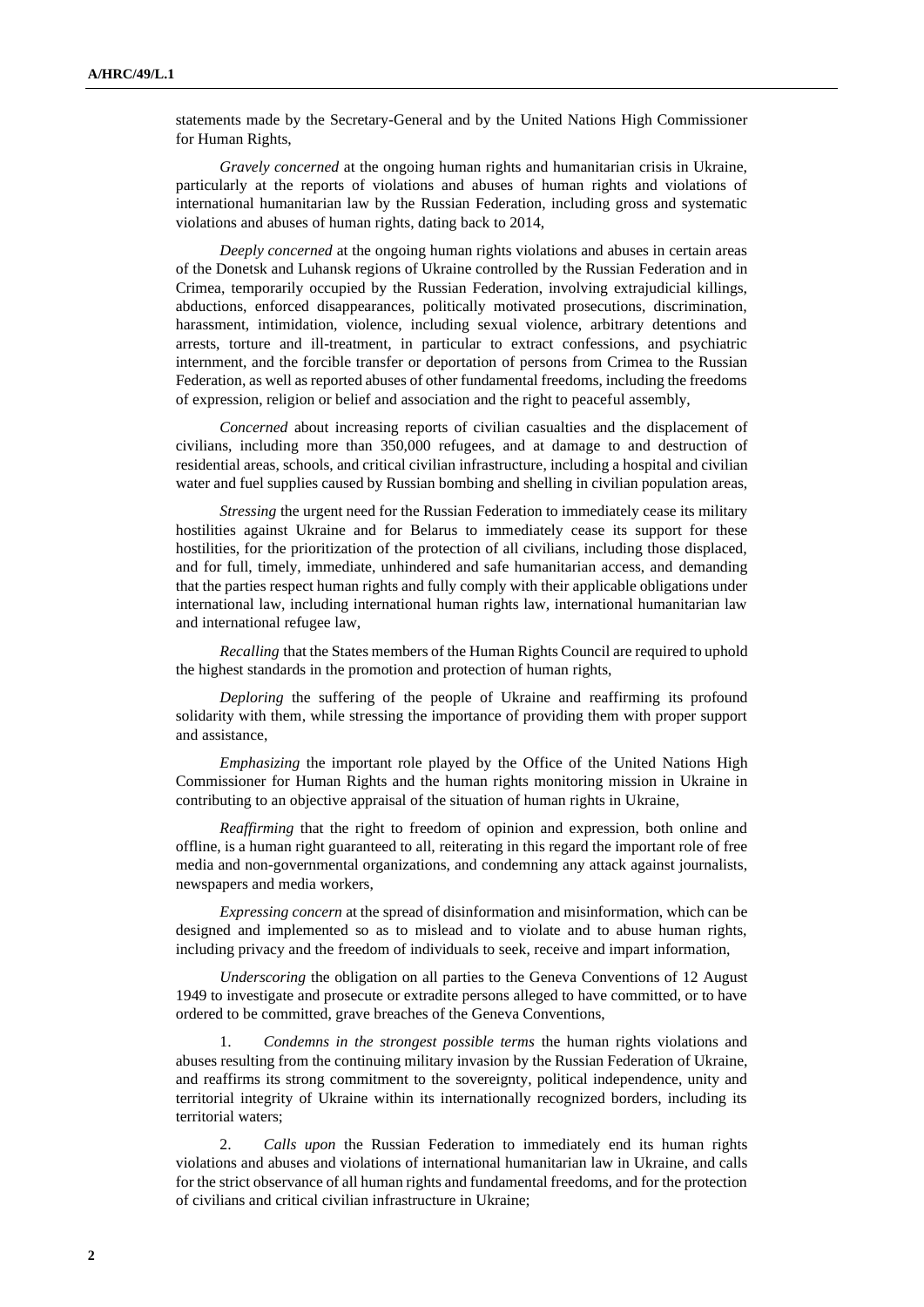3. *Calls for* the swift and verifiable withdrawal of Russian Federation troops and armed groups from the entire internationally recognized territory of Ukraine, including its territorial waters, in order to prevent further violations and abuses of human rights in the country, and stresses the urgent need for the immediate cessation of military hostilities against Ukraine;

4. *Urges* immediate, safe and unhindered humanitarian access, including across conflict lines, to ensure that humanitarian assistance reaches all those in need, particularly those in vulnerable situations, and to respect the independence of humanitarian agencies and the protection of humanitarian personnel;

5. *Expresses grave concern* at the documented harm to the enjoyment of many human rights, including the rights to life and to the highest attainable standard of health, caused by Russian shelling and bombing in civilian population areas;

6. *Stresses* the importance of maintaining free, open, interoperable, reliable and secure access to the Internet, and condemns unequivocally any measures that prevent or disrupt an individual's ability to receive or impart information online;

7. *Encourages* relevant thematic special procedure mandate holders, within their respective mandates, to pay particular attention to the situation of human rights in Ukraine*;*

8. *Stresses* the importance of ensuring accountability for violations and abuses of human rights and violations of international humanitarian law, and underscores the urgency of initiating a prompt, independent and impartial investigation into all alleged abuses and violations to end impunity and ensure accountability for those responsible;

9. *Decides* to urgently establish an independent international commission of inquiry, constituted by three human rights experts, to be appointed by the President of the Human Rights Council for an initial duration of one year, complementing and building upon the work of the human rights monitoring mission in Ukraine, with the following mandate:

(a) To investigate all alleged violations and abuses of human rights and violations of international humanitarian law in Crimea and certain areas of Donetsk and Luhansk regions since 2014, and in other areas of Ukraine since 22 February 2022;

(b) To establish the facts and circumstances that may amount to violations and abuses of human rights or violations of international humanitarian law in Ukraine;

To collect, consolidate and analyse evidence of such violations and abuses, and to systematically record and preserve all information, documentation and evidence, including interviews, witness testimony and forensic material, consistent with international law standards, in order to maximize the possibility of its admissibility in any future legal proceedings in national, regional or international courts or tribunals that have, or may in the future have, jurisdiction;

(d) To document and verify relevant information and evidence, including through field engagement and by cooperating with judicial and other entities, as appropriate;

To identify, where possible, those responsible for violations or abuses of human rights or violations of international humanitarian law in Ukraine, with a view to ensuring that those responsible are held accountable;

(f) To make recommendations, in particular on accountability measures, all with a view to ending impunity and ensuring accountability, including, as appropriate, individual criminal responsibility, and justice for victims;

(g) To provide the Human Rights Council, at its fifty-first session, with an oral update, to be followed by an interactive dialogue, and a comprehensive written report at its fifty-second session, to be followed by an interactive dialogue, and to submit a report to the General Assembly at its seventy-seventh session;

Requests the immediate operationalization of the mandate, and requests the Secretary-General to provide all the resources necessary to enable the commission of inquiry to carry out its mandate and the resources and expertise necessary to enable the Office of the United Nations High Commissioner for Human Rights to provide such administrative,